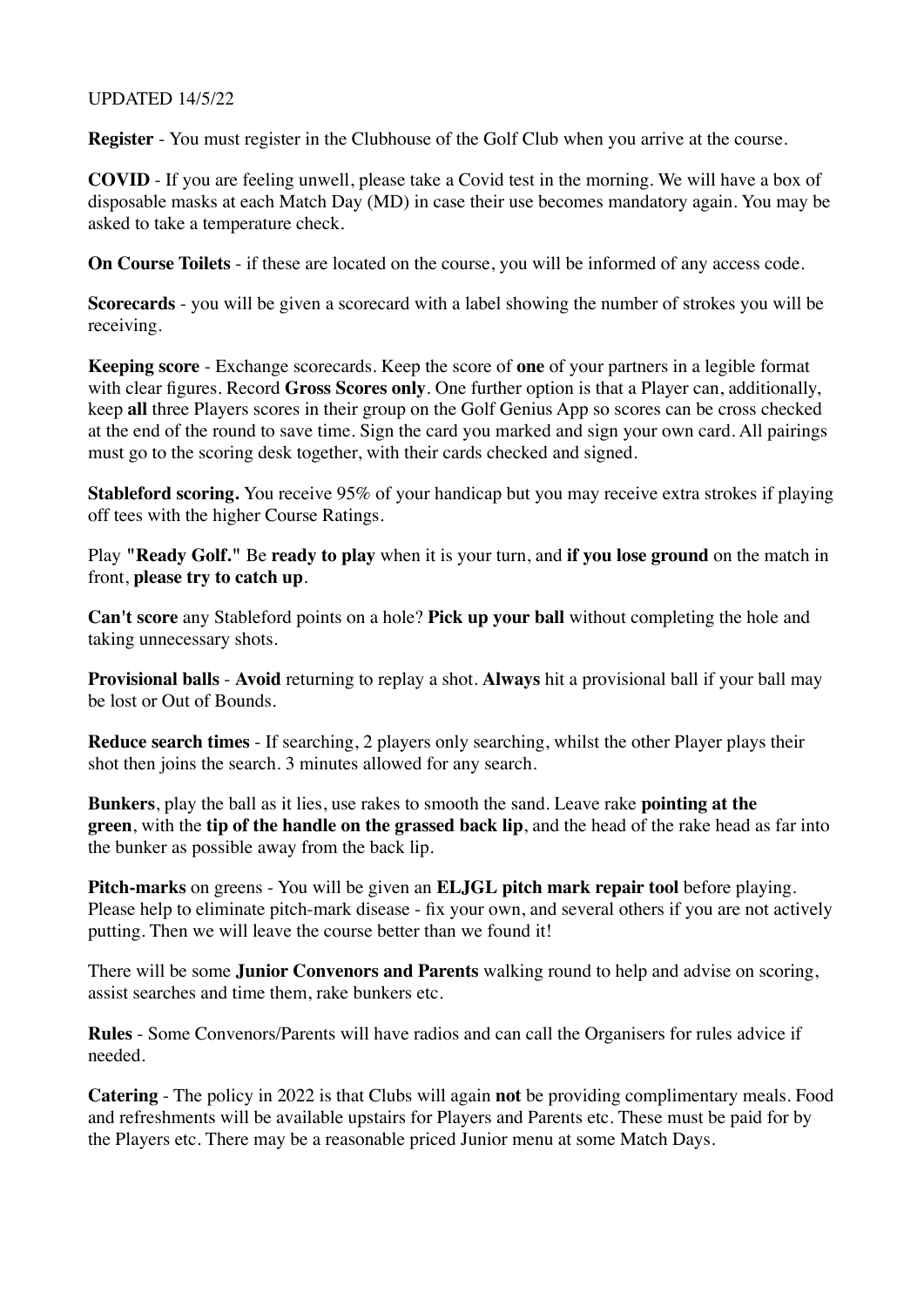**Prizes and Prize-giving** - There is **no** prize-giving after MDs. There will be prizes of, 6, 4 and 2 Titleist or Taylormade logoed golf balls for the 3 leading scores in both Scratch and Handicap categories. These will be handed out at subsequent MDs.

**Incentives** - We will be taking a large group of Players to **Pinehurst** in February 2023, including some of the Players who could not go in 2022 because of Covid. Additional invites will be offered to Players who play in most MDs, have handicaps in mid teens or lower, who finish high in the Orders of Merit, and/or win our Championships, and priority will be given to Players who will be too old in 2024 to go then. We will also be picking an over 18 (age) Team of 3 to play in a Pro-Am at **Muirfield** on October 18th.

Play well and enjoy your round! Dave Warren 07595 301425

## WELCOME TO THE LEAGUE!

Dear all, welcome to the 2022 season of the East Lothian Junior Golf League (ELJGL.) This article repeats an email sent out to all players registered with us on Golf Genius. If you didn't see it, please check your junk mail.

"You are all registered on Golf Genius (GG) already and if you have not yet confirmed your registration details on GG, please do so. You are able to sign up with GG here at this [link](https://click.golfgenius.com/f/a/sUdNpRoYvn40nVZ20KSLkg~~/AAD9TwA~/RgRj9kRXP0RRaHR0cHM6Ly9lbGpsLWVhc3Rsb3RoaWFuanVuaW9ybGVhZ3VlMjAyMS5nb2xmZ2VuaXVzLmNvbS9wYWdlcy82NzA1MTYwOTg5NTE3NTcwODI2VwNzcGNCCmIF1xAVYjBPFb5SEGRqandhcnJlbkBtZS5jb21YBAAAAAA~) using your login details, which takes you to our League's Portal through GG for our events. I have now opened up all Match Days so that you can register now. We can accomodate up to 84 players at each MD.

On this website, in the right hand side of the home page, you can see [a full fixture list o](https://click.golfgenius.com/f/a/1COh6LYJaAX8tJNK69ICXA~~/AAD9TwA~/RgRj9kRXP0RlaHR0cHM6Ly9lYXN0bG90aGlhbmp1bmlvcmdvbGYub3JnLnVrL3dwLWNvbnRlbnQvdXBsb2Fkcy8yMDIyLzAxL1NjcmVlbnNob3QtMjAyMi0wMS0yNS1hdC0wNy4zNy4wNy5wbmdXA3NwY0IKYgXXEBViME8VvlIQZGpqd2FycmVuQG1lLmNvbVgEAAAAAA~~)f our Match Days (MDs) x 10, our Championships, Team Strokeplay etc. These events are all **free to enter**. Under the dropdown for ["Calendar"](https://click.golfgenius.com/f/a/YZ85-1fPvd8BpyhGIS1E3Q~~/AAD9TwA~/RgRj9kRXP0QtaHR0cHM6Ly9lYXN0bG90aGlhbmp1bmlvcmdvbGYub3JnLnVrL2V2ZW50czIvVwNzcGNCCmIF1xAVYjBPFb5SEGRqandhcnJlbkBtZS5jb21YBAAAAAA~) you can see a full list of Junior events at local, area, and national level so you can easily plan your schedule. Please check the website regularly for news, and add me, Dave Warren on dijwarren@gmail.com and dijwarren@me.com to your Contacts list to make sure messages do not go to your junk mailbox! Golf Genius at [golfgenius.com](http://golfgenius.com/) is another Contact you should create.

To take part in MDs, you must be a Junior member of one of the 12 East Lothian Clubs who are members of the League, and have an official WHS handicap. Both Winterfield and Musselburgh Old have been involved in the past and we hope they come back to our League in future.

Our MDs are all Stableford competitions and are "Qualifying events" for handicap purposes. Each Club Team consists of 6 Players and the best 4 from 6 net Stableford scores count towards the Team total. The leading Club at the end of the season will win the League trophy, and be invited to take part in the Scottish Junior Team Championship at Stirling on the 25th September. There are individual scratch and handicap Orders of Merit running through the 10 Match Days. The most regular, and best Players in the OOMs, in which Players must take part in at least 6 out of 10 MDs, plus any strong performers in our annual Championships, will be invited on one of our annual subsidised trips for Juniors to Pinehurst every February. If a National event clashes with any MD and a Player is involved in that, an MD attendance credit will be given, but no OOM points will be allocated. Hardly any of our fixtures clash with National events this year, so we hope everyone can play in at least 6 MDs. At mid-season, this policy will be reviewed.

After you have registered for any MD, and the closing date is 7 days before each MD, your Junior Convenor will be in touch to tell you whether or not you are in the Team of 6 for that MD. If you are not in the Team for that MD, you can still take part as a reserve and compete for the individual scratch and handicap prizes on the day, and perhaps represent your Team at the next MD.